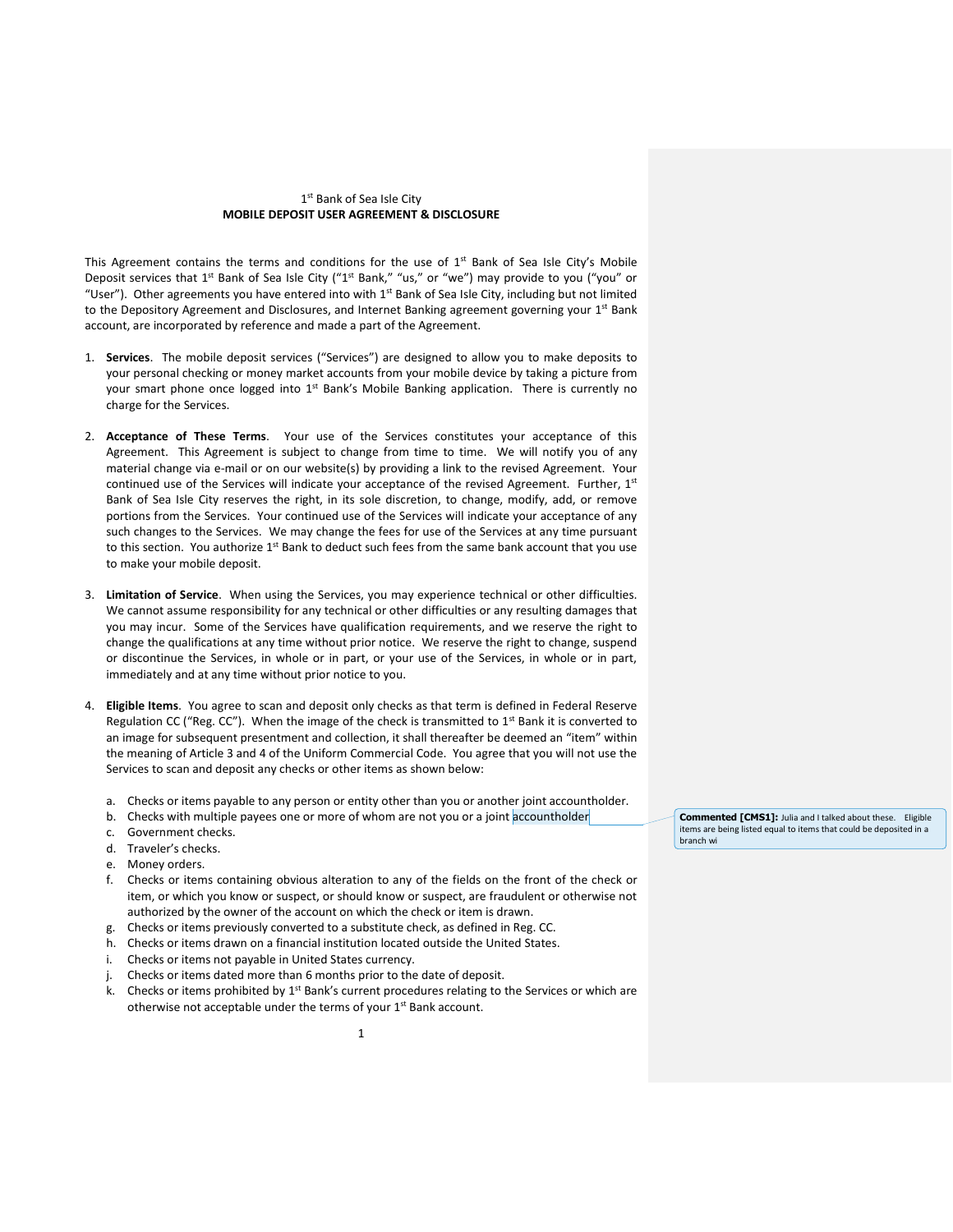Note that any check that you attempt to deposit using Mobile Deposit is subject to verification by 1st Bank. We may reject an item for deposit for any reason and will not be liable to you. In such a case, you may need to deposit the item using other means, such as visiting a  $1<sup>st</sup>$  Bank branch, or you may need to obtain a replacement item from the payor.

- 5. **Image Quality**. The image of an item transmitted to 1<sup>st</sup> Bank using the Services must be legible and contain images of the front and back of the check. The image quality of the items must comply with the requirements established from time to time by the American National Standards Institute ("ANSI"), the Board of Governors of the Federal Reserve Board, or any other regulatory agency, clearing house or association. These requirements include, but are not limited to, ensuring the following information can clearly be read and understood by sight review of the check image: the amount of the check (both written and numeric); the payee; the signature of the drawer (maker); the date; the check number; the information identifying the drawer and the paying financial institution that is preprinted on the check including the MICR line and all other information placed on the check prior to the time of an image the check is captured (such as any required identification written on the front of the check and any endorsements applied to the back of the check. 1<sup>st</sup> Bank reserves the right to reject any check image that is not clear, skewed or that is suspicious in any manner.
- 6. **Endorsements and Procedures**. You agree to restrictively endorse any item transmitted through the Services as "For Mobile Deposit to  $1^{st}$  Bank of Sea Isle City Acct# XXXX" where "XXXX" is the last 4 digits of your account number, and affix your signature or other endorsement as instructed by 1st Bank, as illustrated below. Failure to endorse your item in the prescribed manner will result in rejection of your deposit. You agree to follow any and all other procedures and instructions for use of the Services as  $1<sup>st</sup>$  Bank may establish from time to time.

| Your Signature                             |
|--------------------------------------------|
| For Mobile Deposit Only to                 |
| 1st Bank of Sea Isle City Acct #1234       |
| DO NOT WRITE STAMP OR SIGN BELOW THIS LINE |
|                                            |
|                                            |

- 7. **Receipt of Items**. We reserve the right to reject any item transmitted through the Services, at our discretion, without liability to you. We are not responsible for items we do not receive or for images that are dropped during transmission. An image of an item shall be deemed received when you receive a confirmation from  $1<sup>st</sup>$  Bank that we have received the image. Receipt of such confirmation does not mean that the transmission was error free or complete or will be considered a deposit and credited to your account. We further reserve the right to charge back to your account, at any time, any item that we subsequently determine was not an eligible item. You agree that  $1^{st}$  Bank is not liable for any loss, costs, or fees you may incur as a result of our chargeback of an ineligible item.
- 8. **Items Returned Unpaid**. A notice will be sent to you of transactions we are unable to process because of returned items. With respect to any item that is transmitted by you for remote deposit

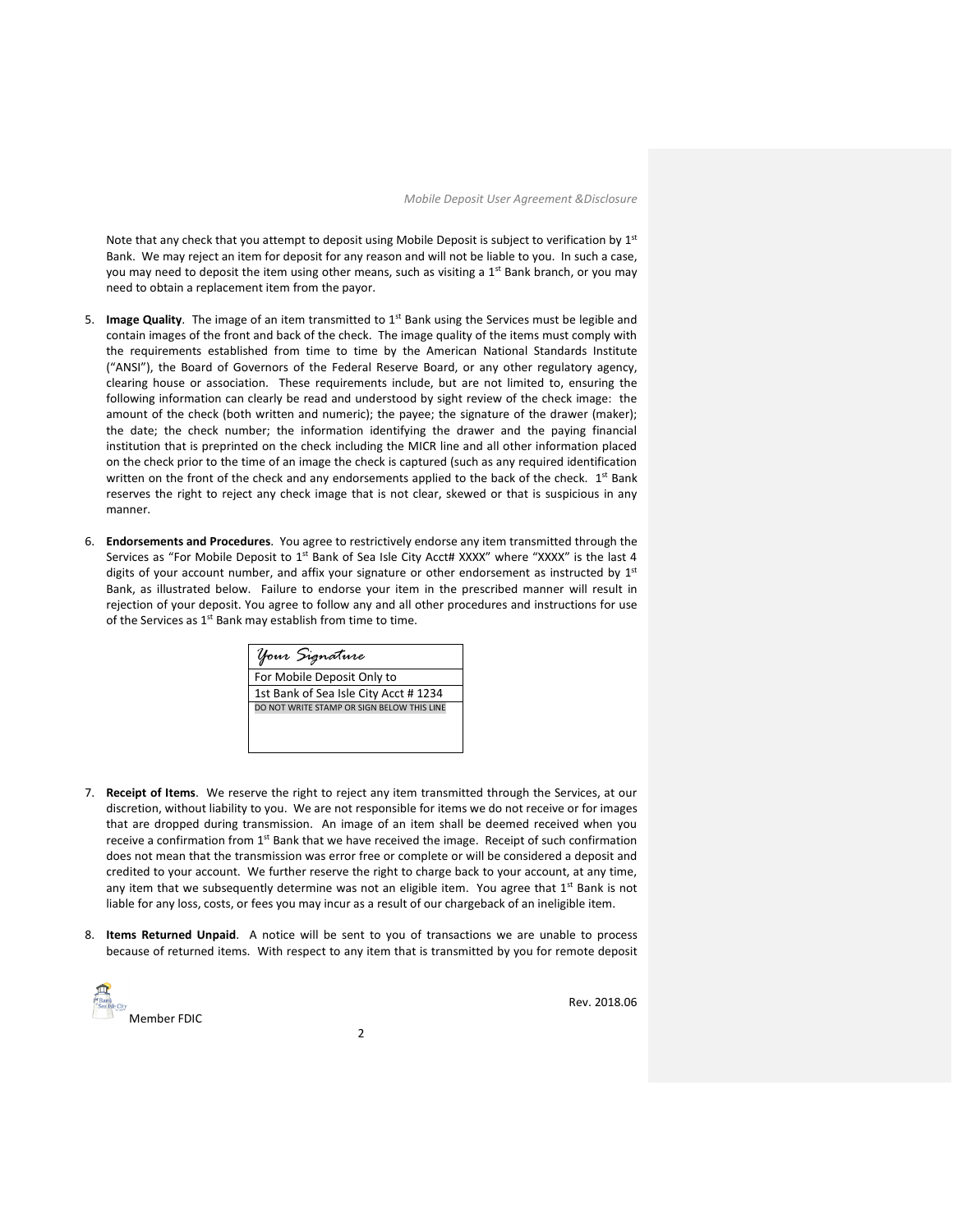that is credited to your account, in the event such item is dishonored, you authorize us to debit the amount of such item from the account. Check images that are returned for image quality adjustments will have to be submitted in paper to  $1<sup>st</sup>$  Bank upon receipt of notice of such, to be physically reprocessed; they may not be re-scanned.

- 9. **Availability of Funds**. You agree that items transmitted using the Services are subject to 1<sup>st</sup> Bank's Funds Availability Policy.
- 10. **Electronic Notice**. We are required by law to provide specific information to you "in writing," which means you have a right to receive that information on paper. Your continued use of the Services will constitute agreement to receive notices regarding your use of the Services electronically, instead. Such notices may include, but are not limited to, suspension of service, notice of rejected deposits, funds availability exceptions or communications regarding the status of your deposit or items deposited. **We reserve the right, at our option and in our sole discretion, to provide you with any communications on paper if we choose**. We also may require you to provide certain communications to us on paper. When we allow you to deliver a specific communication to us electronically, we will provide you with instructions on how to do so. You may request a paper copy of any electronic communications we send to you at any time by calling us at 609-263-4102 option 1 or sending us an email through our secure email service, which can be accessed via your Internet Banking account.
- 11. **Disposal of Transmitted Items**. Upon your receipt of a confirmation from 1st Bank that we have received the image of any item, you agree to prominently mark the item as "Electronically Presented" with the date of deposit. You should store the check in a secure location for 45 days. After 45 days, and after you have confirmed the deposited funds have been applied to your account correctly, you must destroy the check to properly dispose of the item to ensure that it is not represented for payment, and, you agree never to re-present the item. You will promptly provide any retained item, or a sufficient copy of the front and back of the item, to  $1<sup>st</sup>$  Bank as requested to aid in the clearing and collection process, to resolve claims by third parties with respect to any item, or for 1<sup>st</sup> Bank's audit purposes.
- 12. **Deposit Limits**. We reserve the right to impose limits on the amount(s) and/or number of deposits that you transmit using the Services and to modify such limits from time to time. Your deposit limit and the daily limit will be determined at the time of application and will be communicated to you upon approval of your enrollment.
- 13. **Contingency Plan**. In the event you are unable to capture, balance, process, produce or transmit a file to  $1<sup>st</sup>$  Bank, or otherwise comply with the terms or the procedures for any reason, including but not limited to, communications, equipment or software outages, interruptions or failures, you will transport or mail the originals of all checks to the closest  $1<sup>st</sup>$  Bank branch. The deposit of original checks at a  $1<sup>st</sup>$  Bank branch shall be governed by the terms and conditions of the Deposit Account Agreement and not by the terms of this Agreement.
- 14. **Changes/Removal of Service**. We may, in our sole discretion, modify, add or remove portions of the service or end the service at any time without notice. We may turn off the service to you if we suspect fraud, if you misuse the Mobile Deposit, have excessive overdrafts or returned items or for other reasons in our sole discretion.

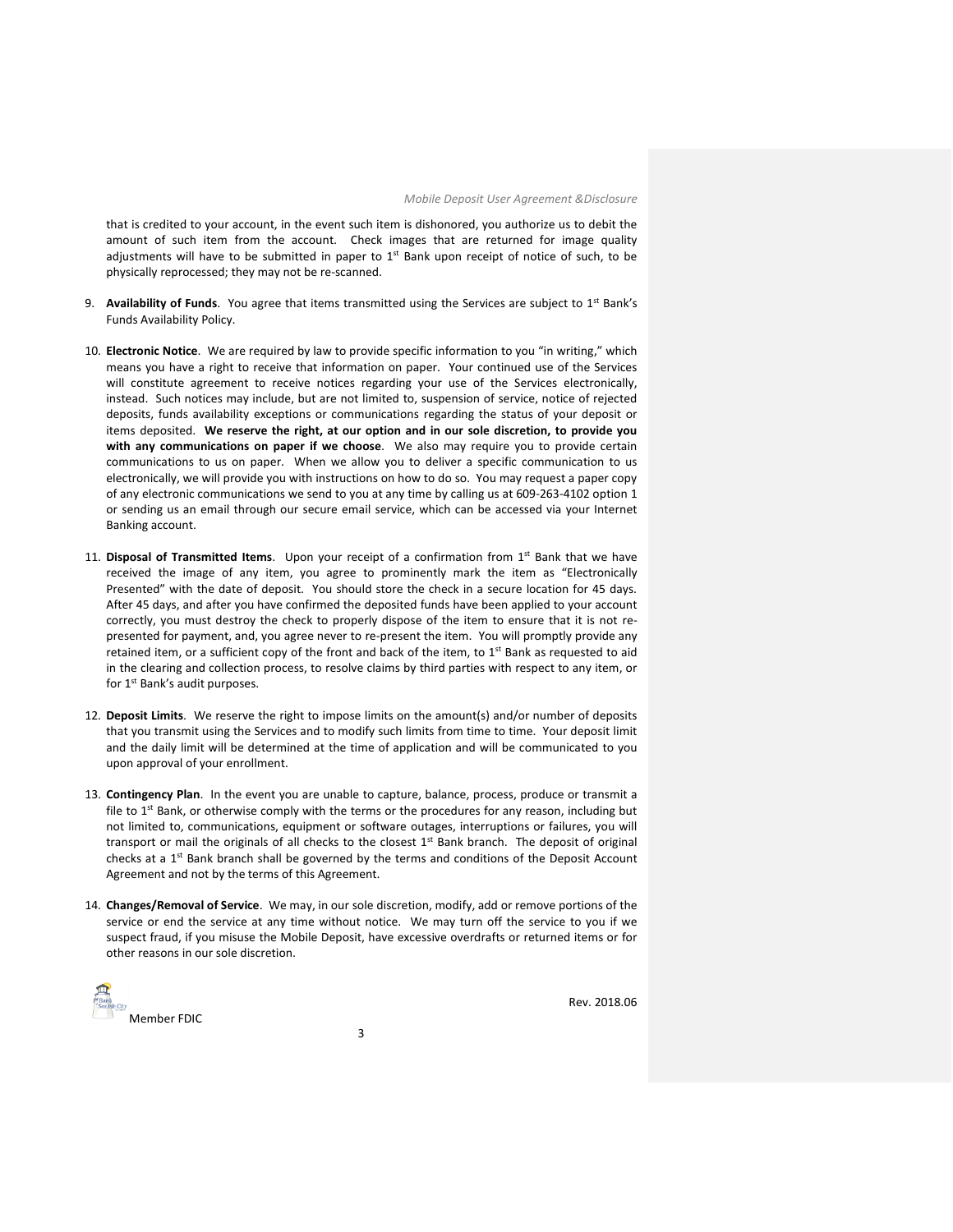- 15. **Business Day and Availability Disclosure**. You understand the Services are available Monday through Friday between 8:30 a.m. to 4:00 p.m. Eastern Time, except during holidays, any other day we are not open for business, or such other hours as established by us from time to time. Transmissions processed after these business hours on a business day, or on any other day that is not a business day, are treated as occurring on the next business day.
- 16. **Hardware and Software**. In order to use the Services, you must obtain and maintain, at your expense, compatible hardware and software.  $1<sup>st</sup>$  Bank is not responsible for any third party software you may need to use the Services. Any such software is accepted by you as is and is subject to the terms and conditions of the software agreement you enter into directly with the third party software provider at time of download and installation. You agree to install and maintain virus and anti-malware protection on any device used to access any 1<sup>st</sup> Bank service.
- 17. **In Case of Errors**. In the event that you believe there has been an error with respect to any original check or image thereof transmitted to us for deposit or a breach of this Agreement, you will immediately contact us regarding such error or breach as set forth below:

Telephone: 609-263-4102 Option 1 Email: [customerservice@1stbankseaisle.com](mailto:customerservice@1stbankseaisle.com) Or Write: 1<sup>st</sup> Bank of Sea Isle City eBanking Department 4301 Landis Avenue Sea Isle City, NJ 08243

You agree to notify 1<sup>st</sup> Bank of any suspected errors regarding items deposited through the Services immediately, and not later than 60 days after the applicable  $1<sup>st</sup>$  Bank account statement is sent. Unless you notify  $1^{st}$  Bank within 60 days, such statement regarding all deposits made through the Services shall be deemed correct, and you are prohibited from bringing a claim against  $1^{st}$  Bank for such alleged error.

- 18. **Presentment**. The manner in which the items are cleared, presented for payment, and collected shall be in 1<sup>st</sup> Bank's sole discretion subject to the Depository Agreement and Disclosures governing your account.
- 19. **Ownership and License**. You agree that 1<sup>st</sup> Bank retains all ownership and proprietary rights in the Services, associated content, technology, and website(s). Your use of the Services is subject to and conditioned upon your complete compliance with this Agreement. Without limiting the effect of the foregoing, any breach of this Agreement immediately terminates your right to use the Services. Without limiting the restriction of the foregoing, you may not use the Services (i) in any anticompetitive manner; (ii) for any purpose which would be contrary to  $1<sup>st</sup>$  Bank's business interest; or (iii) to 1<sup>st</sup> Bank's actual or potential economic disadvantage in any aspect. You may use the Services only for non-business, personal use in accordance with this Agreement. You may not copy, reproduce, distribute or create derivative works from the content and agree not to reverse engineer to reverse compile any of the technology used to provide the Services.

Member FDIC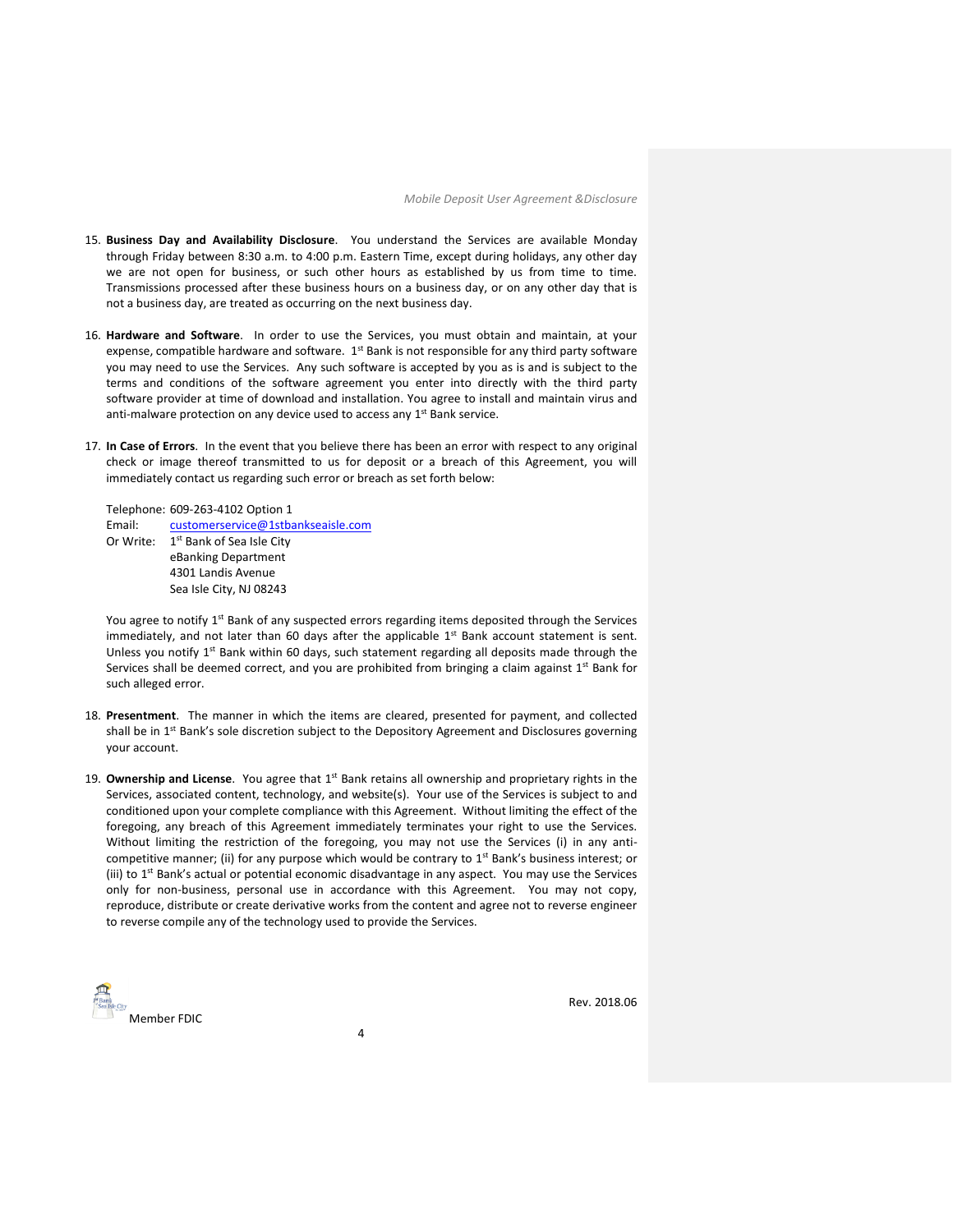- 20. **Change in Terms**. We may change the terms and charges for the Services indicated in this Disclosure and Agreement by notifying you of such change and may amend, modify, add to, or delete from this Disclosure and Agreement from time to time. Your use of the Services after receipt of notification of any change by us constitutes your acceptance of the change.
- 21. **Termination of Services**. You may, by written request, terminate the Services provided for in this Disclosure and Agreement in a manner defined in section 17 above. At our sole discretion we may revoke your privilege of using the Services at any time. In the event of termination of the Services, you will remain liable for all transactions performed on your account.
- 22. **Relationship to Other Disclosures**. The information in this Agreement & Disclosure applies only to the Services described herein. Provisions in other disclosure documents, as may be revised from time to time, remain effective for all other aspects of the account.
- 23. **Governing Law**. You understand and agree that this Agreement and Disclosure and all questions relating to its validity, interpretation, performance, and enforcement shall be governed by and construed in accordance with the laws of the State of New Jersey notwithstanding any conflict-oflaws doctrines of such state of other jurisdiction to the contrary. You also agree to submit to the personal jurisdiction of the courts of the State of New Jersey.

## **DISCLAIMER OF WARRANTIES**

YOU AGREE your use of the services and all information and content (including that of third parties) is at your risk and is provided on an "as is" and "as available" basis. We disclaim all warranties of any kind as to the use of the services, whether express or implied, including , but not limited to the implied warranties of merchantability, fitness for a particular purpose and non-infringement. We make no warranty that the services (i) will meet your requirements; (ii) will be uninterrupted, timely, secure, or error-free; (iii) the results that may be obtained from the service will be accurate or reliable; and (iv) any errors in the Services or technology will be corrected.

## **LIMITATION OF LIABILITY**

YOU AGREE that we will not be liable for any direct, indirect, incidental, special, consequential or exemplary damages including but not limited to damages for loss of profits, goodwill, use, data or other losses resulting from the use or the inability to use the services incurred by you or any third party arising from or related to the use of, inability to use, or the termination of the use of this Service, regardless of the form of action or claim (whether contract, tort, strict liability or otherwise), even if 1<sup>st</sup> Bank of Sea Isle City has been informed of the possibility thereof.

## **USER WARRANTIES AND INDEMNIFICATION**

You warrant to  $1<sup>st</sup>$  Bank of Sea Isle City that:

- a. You will only transmit eligible items as defined in section 4 of this agreement;
- b. Images will meet the image quality standards;
- c. You will not transmit duplicate items;